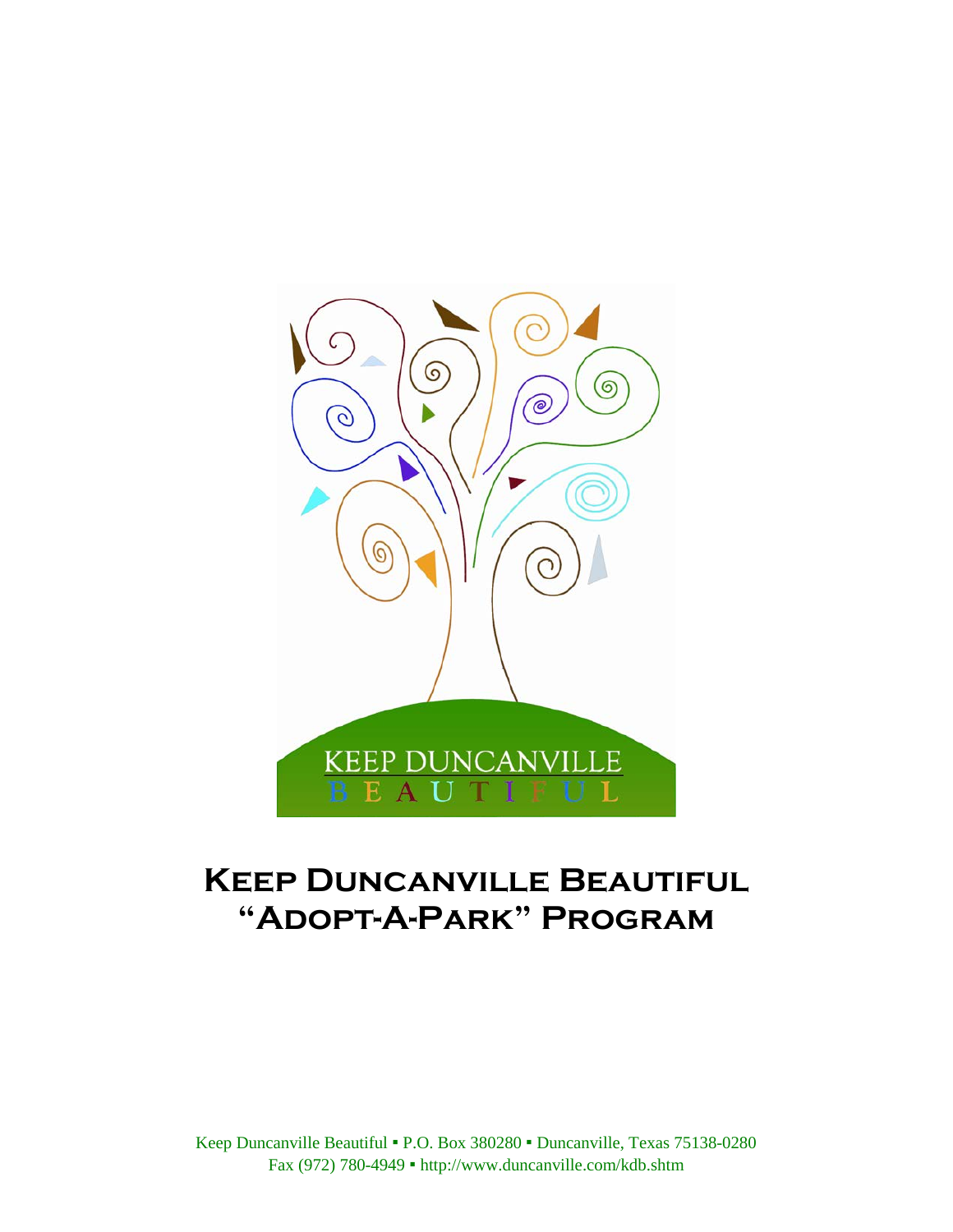## **A. Purpose**

The Adopt-A-Park Program gives civic-minded individuals, organizations, and businesses the opportunity to participate in creating a cleaner, more beautiful community.

## **B. Responsibilities**

## *ADOPTER/ORGANIZATION RESPONSIBILITIES:*

- Group supervisor must read and sign the **Adopt-A-Park Safety Rules and Regulations** prior to the first cleanup.
- Adhere to all **Adopt-A-Park Safety Rules and Regulations**.
- Complete at least **FOUR** (4) cleanups of the entire adopted area per year. Schedule each cleanup at least two (2) weeks prior to cleanup date.
- Obtain safety vests and trash bags at designated facility.
- Return safety vests and unused trash bags to designated facility within two  $(2)$ working days after completion of cleanup.
- Place collected trash in designated location.

### *CITY RESPONSIBILITIES:*

- Approve park selection.
- **Provide written Adopt-A-Park Safety Rules and Regulations** to organization's supervisor for distribution to program participants.
- Supply safety vests and trash bags for use by volunteer organizations.
- Remove filled trash bags from park and dispose of properly.
- Erect signs identifying the name of volunteer organization.
- The City reserves the right to approve, disapprove, and/or edit names or acronyms on the signs.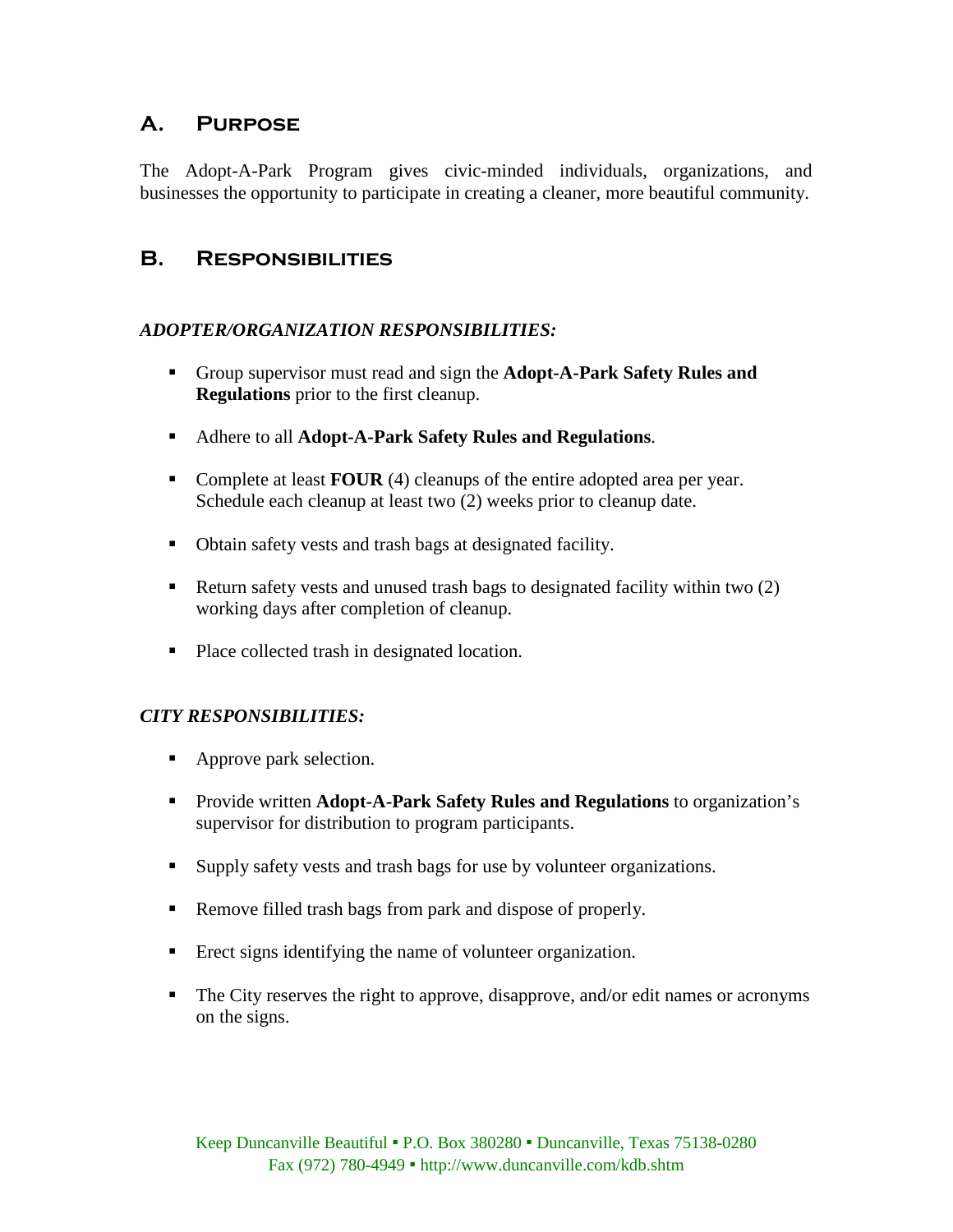## **C. Adopt-A-Park Safety Rules and Regulations**

Safety of the volunteers is the number one priority of the program. All volunteers must receive proper safety training prior to arriving at the job site to perform any cleanup activities. The following guidelines are designed to help ensure the safety of each volunteer and must be adhered to at all times.

- All participants must be at least fourteen  $(14)$  years of age. For every ten  $(10)$ teenagers participating, there must be one (1) adult supervisor at least twenty-one (21) years of age. Middle school students younger than fourteen (14) years of age may participate as an organized student activity if copies of the parent/guardian signed school permission form are provided to the City prior to participation.
- Cleanup activities must be scheduled through the coordinator and must be performed only in daylight hours and during good weather conditions.
- Supervisors of both adult and youth groups should be assigned prior to the cleanup.
- Large groups of fifteen (15) or more should be divided into two (2) groups, with one (1) group on each side of the park. Individuals must remain with the group to which they are assigned.
- Wear appropriate attire, including boots or hard-soled shoes (no sandals), comfortable clothes, gloves, and hats.
- Safety vests must be worn by all participants at all times during the cleanup.
- **Ensure that first-aid kits are available.** It is recommended that at least one  $(1)$ person is experienced in administering first-aid and CPR and that transportation is available to the nearest medical facility.
- Work as a group facing oncoming traffic at all times.
- **Ensure that water is available and in sufficient quantity to meet your group's** needs.
- Alcoholic beverages are strictly prohibited. Anyone under the influence of alcohol or narcotics shall be asked to leave the work site.
- Utility installations, culverts, and drainage structures are off-limits. Do not remove litter from these areas.
- Use caution when you encounter the following: cactus, animals, steep slopes, sharp rocks, insects, barbed wire, traffic, and other unusual circumstances.
- Do not pick up hazardous materials such as car batteries, animal carcasses, discarded chemical containers, or any object that appears questionable or dangerous. Report these materials to your supervisor.
- When lifting objects use correct lifting techniques, keeping your back as straight as possible. Keep the object you are trying to lift close to your body and let your legs do the work. Do not attempt to lift heavy objects that two (2) people cannot reasonably lift.
- The Maintenance Report Form should be utilized to report the location of hazardous materials or facilities that may need maintenance/repair.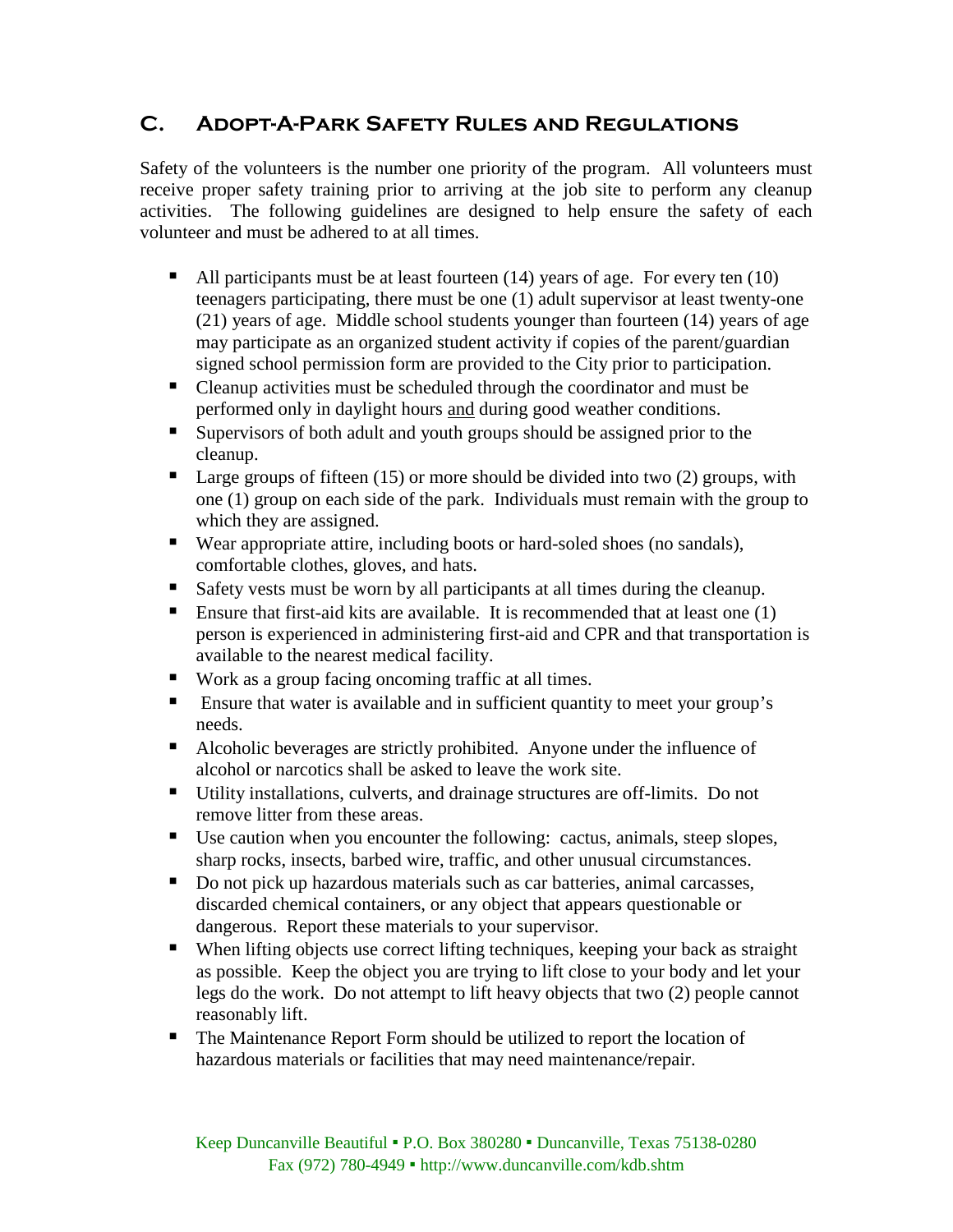## **D. Frequently Asked Questions By Potential Adopters**

#### *Recruiting volunteers – How many people does a group need?*

As many as it takes. We recommend you involve enough people so that the cleanups are manageable. Some individuals have made solo adoptions and are comfortable picking up an area by themselves.

### *Is it difficult to keep the parks clean?*

That depends largely on the traffic volume, the location of the park, the size of your group, and the frequency of your cleanups. Most report that their cleanups are not particularly taxing, but if you're an individual who has adopted a highly used park, you may need additional time and manpower.

### *What's in it for me?*

With your name on a sign, you'll be recognized as a community member who takes action. You will receive <u>full</u> support from the City, with a supply of bags and safety vests. You will also be part of an effort that was pioneered right here in Texas.

### *How does the actual cleanup work? What should we do with our bags?*

Start by setting a date and time convenient for all who want to participate. Be sure that the pickup is during the daylight hours and avoid rush hour. Gather the group together before passing out the safety vests and trash collection bags. Check to see that everyone has gloves and closed-toe shoes. Then take a few minutes to review the **Adopt-A-Park Safety Rules and Regulations**. At that point, you should be ready to start bagging trash.

When the cleanup is completed, try to gather the bags in one or two places. If groups are not able to remove the collected trash, they should notify the Keep Duncanville Beautiful office before a cleanup so that removal of the bags can be scheduled for the following workday. In either case, be sure to report the number of participants and bags collected to the coordinator. *(Amy Sisler, 972.780.5074)*

### *How often are we supposed to clean our park?*

At a minimum, four (4) times per year, but some groups pick up more frequently. If you conduct the cleanups at regular intervals, you can get a sense of how much littering is done over a period of time, and then adjust your schedule to keep pace.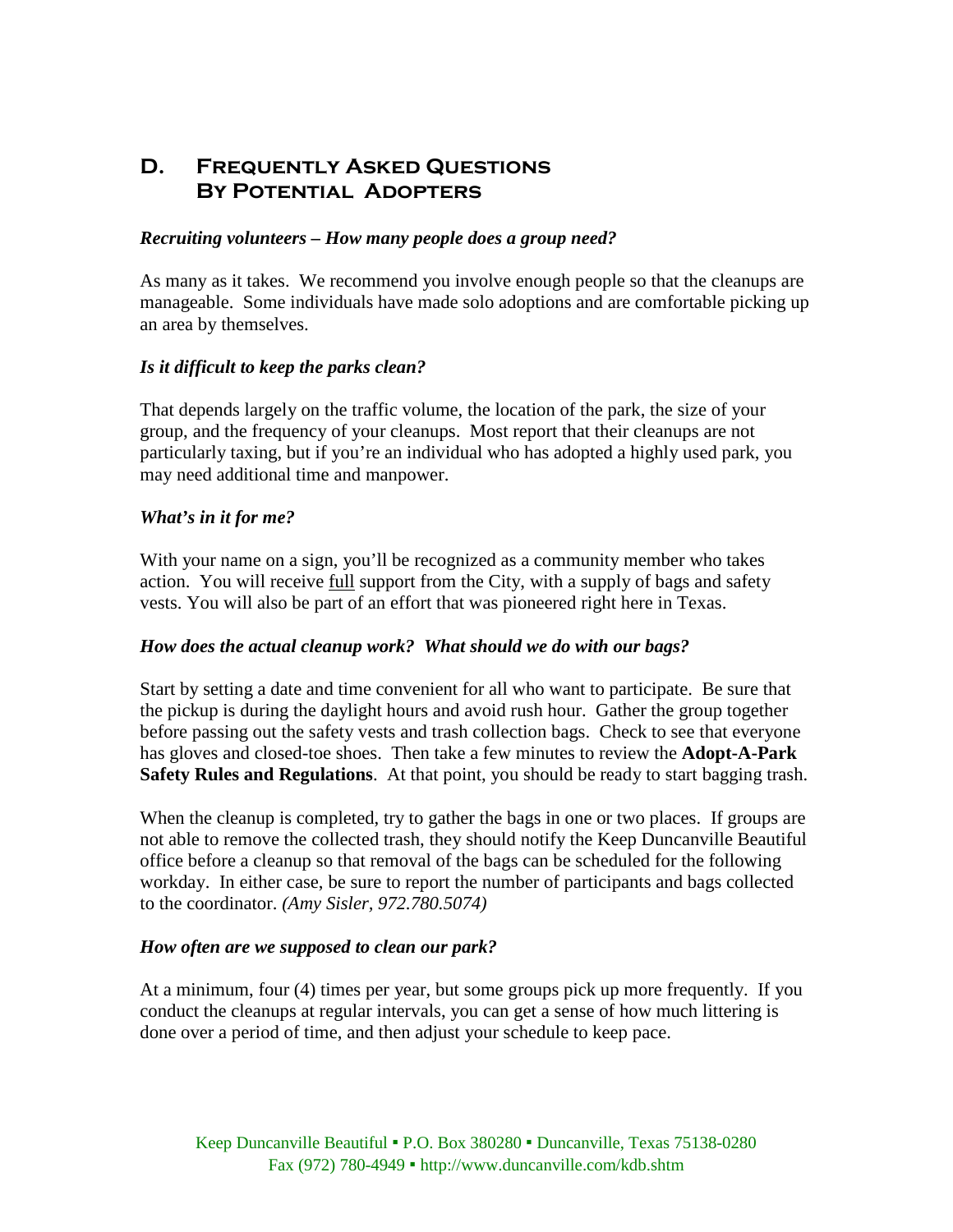## **D. Frequently Asked Questions By Potential Adopters (continued)**

### *Can a sign say whatever we want?*

No. Signs are generally for the name of those conducting the cleanups. The intention is to recognize the name of the individual, group, organization or business, not your message.

### *Is it okay to advertise our business by adopting a park?*

Yes. However, business names on signs need to be the actual name of the business with no additional advertising information. For example, "Blakely's – Your Home Town Grocery Store" is not acceptable if "Your Home Town Grocery Store" is not part of the business name.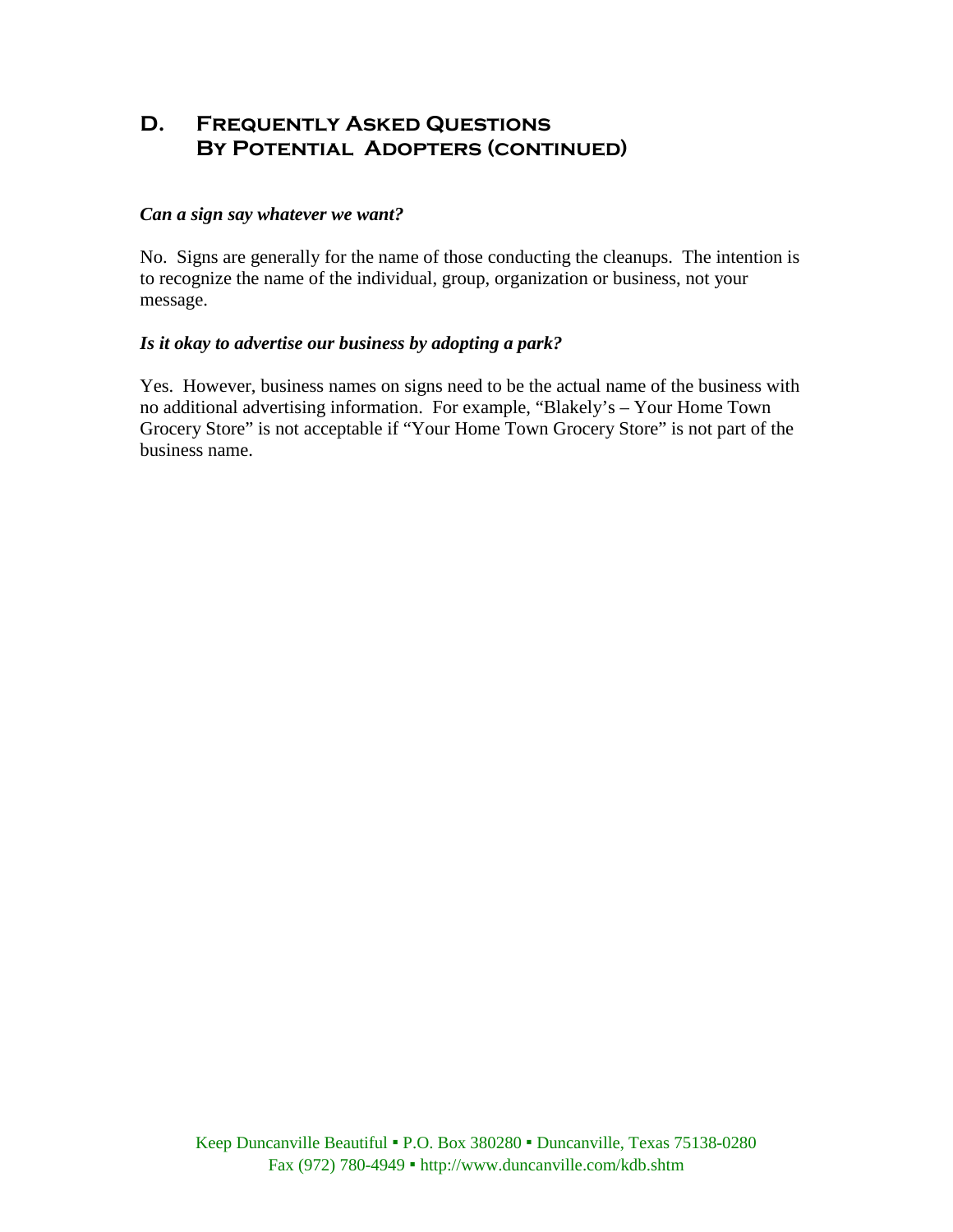## **Adopt-A-Park**



## **Terms and Adoption Agreement**

By signing this **Terms and Adoption Agreement**, the volunteer(s), both individually and jointly, acknowledge the potentially hazardous nature of the work to be performed, and both individually and jointly, agree to the program terms listed below.

### *Volunteer Responsibilities:*

- Group supervisor must acknowledge receipt of the **Adopt-A-Park Safety Rules and Regulations** prior to the first cleanup.
- Adhere to all **Adopt-A-Park Safety Rules and Regulations**.
- Complete at least four (4) cleanups of entire adopted park per year.
- Obtain safety vests and trash bags at designated facility.
- Return safety vests and unused trash bags to designated facility within two working days after cleanup.
- Place collected trash in designated location.

### *City Responsibilities:*

- Approve park selection.
- **Provide Adopt-A-Park Safety Rules and Regulations** to organization's group supervisor for distribution to program participants.
- Supply safety vests and trash bags for use by volunteer organizations.
- Remove filled trash bags from roadside and dispose of properly.
- Erect signs identifying the name of volunteer organization.
- City reserves the right to approve, disapprove, and/or edit name or acronyms on the signs.

\_\_\_\_\_\_\_\_\_\_\_\_\_\_\_\_\_\_\_\_\_\_\_\_\_\_\_\_\_\_\_\_\_\_\_\_\_\_\_\_, having an interest in the appearance of the Duncanville community and recognizing the need and the desirability for a litter-free City, agree to adopt  $\Box$ acknowledge receipt of the **Adopt-A-Park Safety Rules and Regulations** on this \_\_\_\_\_\_ day of \_\_\_\_\_\_\_\_\_\_\_\_\_\_\_\_\_\_\_\_\_\_\_\_\_\_\_\_, 20 \_\_\_\_\_\_.

\_\_\_\_\_\_\_\_\_\_\_\_\_\_\_\_\_\_\_\_\_\_\_\_\_\_\_\_\_\_\_\_\_\_\_\_\_\_\_\_\_\_ *Signature of Individual or Authorized Representative*

\_\_\_\_\_\_\_\_\_\_\_\_\_\_\_\_\_\_\_\_\_\_\_\_\_\_\_\_\_\_\_\_\_\_\_\_\_\_\_\_\_\_ *Printed Name*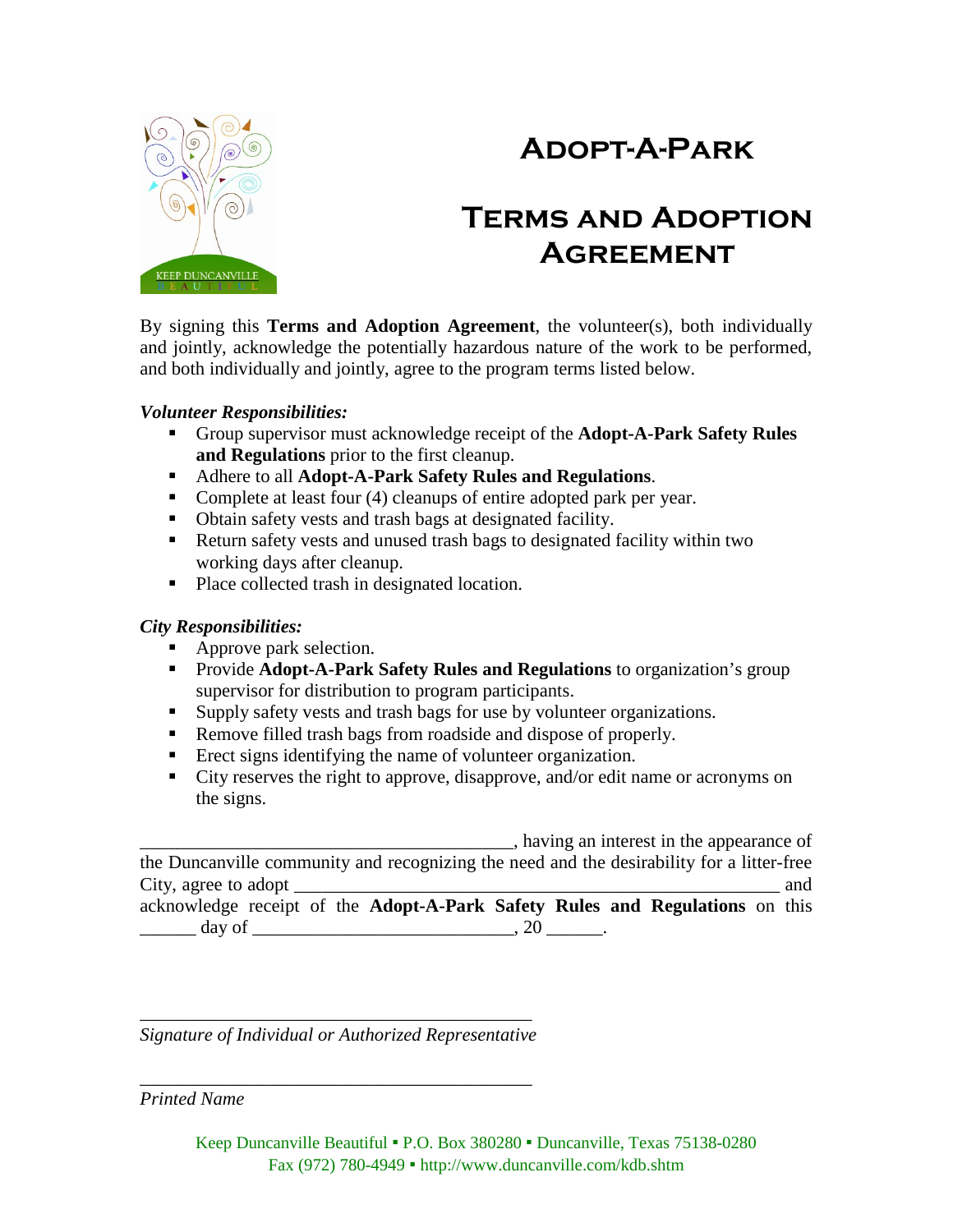## **Adopt-A-Park**





I/we agree to pick up litter at my/our adopted area and promote a litter-free environment in the City of Duncanville for the period of  $\frac{1}{\sqrt{1-\frac{1}{2}}}\left(1, \frac{20}{\sqrt{1-\frac{1}{2}}}\right)$  to  $\frac{31}{\sqrt{1-\frac{1}{2}}}\left(1, \frac{20}{\sqrt{1-\frac{1}{2}}}\right)$ 20\_\_\_\_. This is an annual contract that, subject to the approval of the coordinator, must be renewed annually to exist. If I/we do not renew my/our contract within thirty (30) days of the expiration of the contract, the Adopt-A-Park signs will be removed and the area placed for re-adoption.

If in the sole judgment of the City, it is found that the adopter is not meeting the terms and conditions of this agreement, upon thirty (30) days' notice or a shorter period in the event of an emergency, the City may terminate the adoption agreement and remove the signs. This agreement may be modified in scope or altered in any other manner at the sole discretion of the City. The City reserves the right to modify or cancel the Program at any time, and for any reason at its sole discretion. The City and the adopter both recognize and agree that the adopter shall act as an independent contractor.

| <b>Name of Park Adopter:</b>                           |                                                                                                 |
|--------------------------------------------------------|-------------------------------------------------------------------------------------------------|
| <b>Contact Name:</b>                                   |                                                                                                 |
| <b>Mailing Address:</b>                                |                                                                                                 |
|                                                        |                                                                                                 |
| <b>Phone:</b>                                          |                                                                                                 |
| $E$ -mail:                                             |                                                                                                 |
| <b>Authorized Representative</b><br>Signature:         |                                                                                                 |
| <b>Authorized Representative</b><br>Title:             |                                                                                                 |
| <b>City Contact/Coordinator</b><br><b>Information:</b> | Timothy Hamilton, KDB Staff Liaison<br>330 Shady Trail, Duncanville, TX 75137<br>(972) 780-5072 |